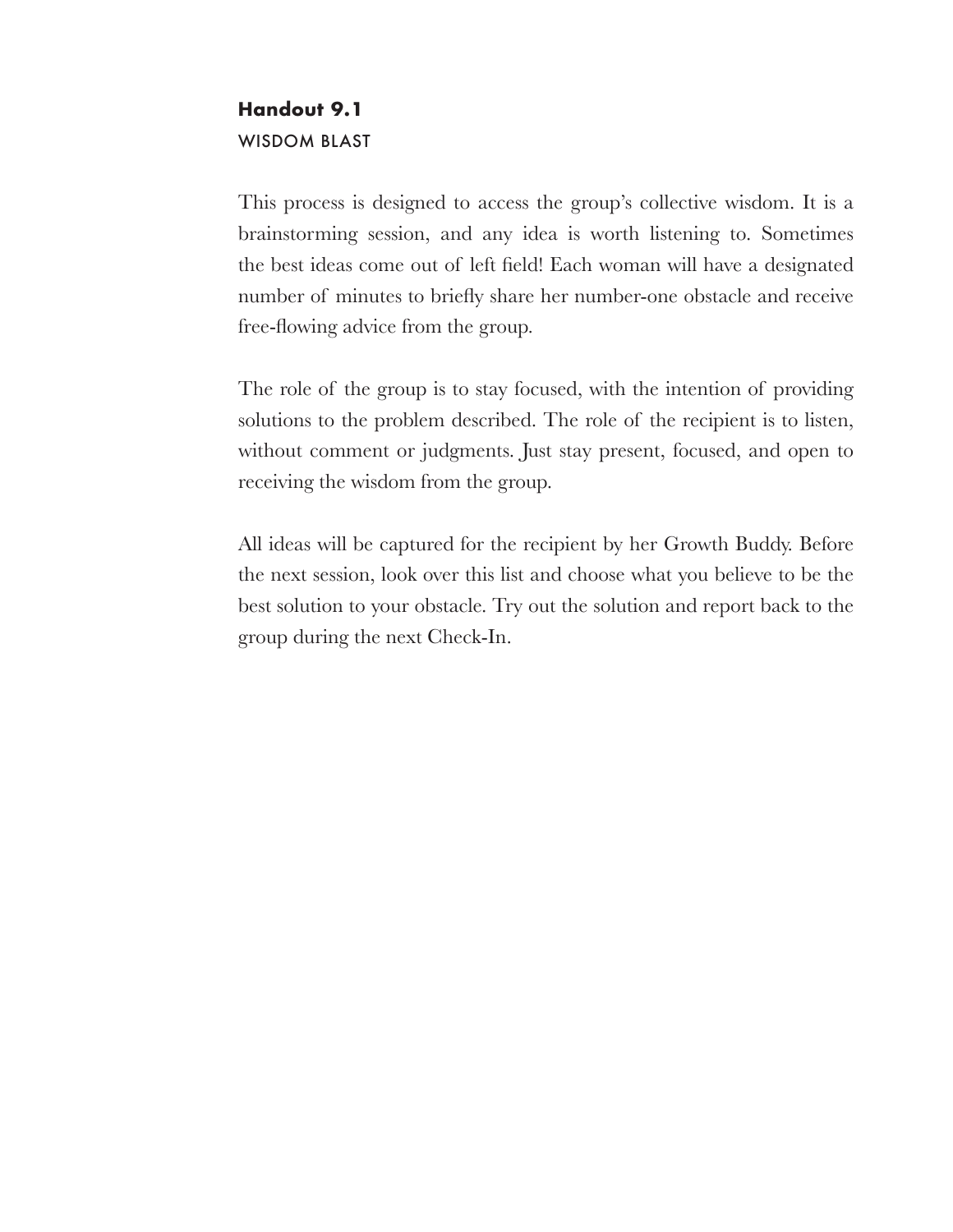### **Handout 9.2**

CAPTURING WHAT MATTERS MOST TO ME

 $\Box$  What was most valuable to me in this session?

 $\Box$  How did the Wisdom Blast assist me in this session?

 $\mathcal{L}$  $\Box$  How am I feeling in this moment?  $\leq$ 

ED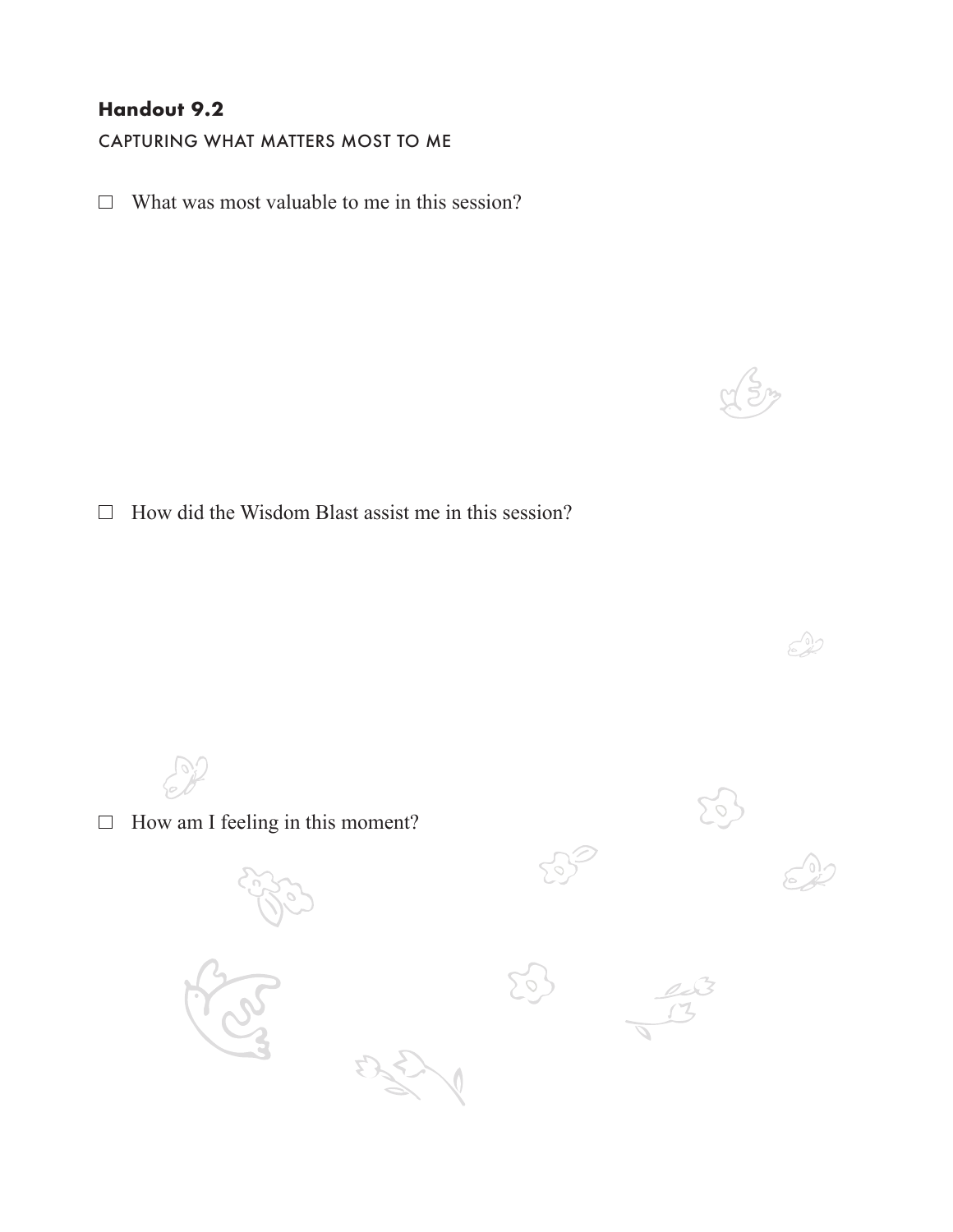**Handout 9.3** MY COMMITMENTS



Something which we think is impossible now, is not impossible in another decade.

**CONSTANCE BAKER MOTLEY** 

Today's Date \_\_\_\_\_\_\_\_\_\_\_

Commitment \_\_\_\_\_\_\_\_\_\_\_\_\_\_\_\_\_\_\_\_\_\_\_\_\_\_\_\_\_\_\_\_\_\_\_\_\_\_\_\_\_\_\_\_\_\_\_

\_\_\_\_\_\_\_\_\_\_\_\_\_\_\_\_\_\_\_\_\_\_\_\_\_\_\_\_\_\_\_\_\_\_\_\_\_\_\_\_\_\_\_\_\_\_\_\_\_\_\_\_\_\_\_\_

\_\_\_\_\_\_\_\_\_\_\_\_\_\_\_\_\_\_\_\_\_\_\_\_\_\_\_\_\_\_\_\_\_\_\_\_\_\_\_\_\_\_\_\_\_\_\_\_\_\_\_\_\_\_\_\_\_\_\_\_\_\_\_\_\_\_

Date completed \_\_\_\_\_\_\_\_\_\_\_

Commitment

\_\_\_\_\_\_\_\_\_\_\_\_\_\_\_\_\_\_\_\_\_\_\_\_\_\_\_\_\_\_\_\_\_\_\_\_\_\_\_\_\_\_\_\_\_\_\_\_\_\_\_\_\_\_\_\_\_\_\_\_\_\_\_\_\_\_ \_\_\_\_\_\_\_\_\_\_\_\_\_\_\_\_\_\_\_\_\_\_\_\_\_\_\_\_\_\_\_\_\_\_\_\_\_\_\_\_\_\_\_\_\_\_\_\_\_\_\_\_\_\_\_\_

\_\_\_\_\_\_\_\_\_\_\_\_\_\_\_\_\_\_\_\_\_\_\_\_\_\_\_\_\_\_\_\_\_\_\_\_\_\_\_\_\_\_\_\_\_\_\_\_\_\_\_\_\_\_\_\_\_\_\_\_\_\_\_\_\_\_

\_\_\_\_\_\_\_\_\_\_\_\_\_\_\_\_\_\_\_\_\_\_\_\_\_\_\_\_\_\_\_\_\_\_\_\_\_\_\_\_\_\_\_\_\_\_\_\_\_\_\_\_\_\_\_\_

Date completed \_\_\_\_\_\_\_\_\_\_\_

Commitment \_\_\_\_\_\_\_\_\_\_\_\_\_\_\_\_\_\_\_\_\_\_\_\_\_\_\_\_\_\_\_\_\_\_\_\_\_\_\_\_\_\_\_\_\_\_\_

Date completed \_\_\_\_\_\_\_\_\_\_\_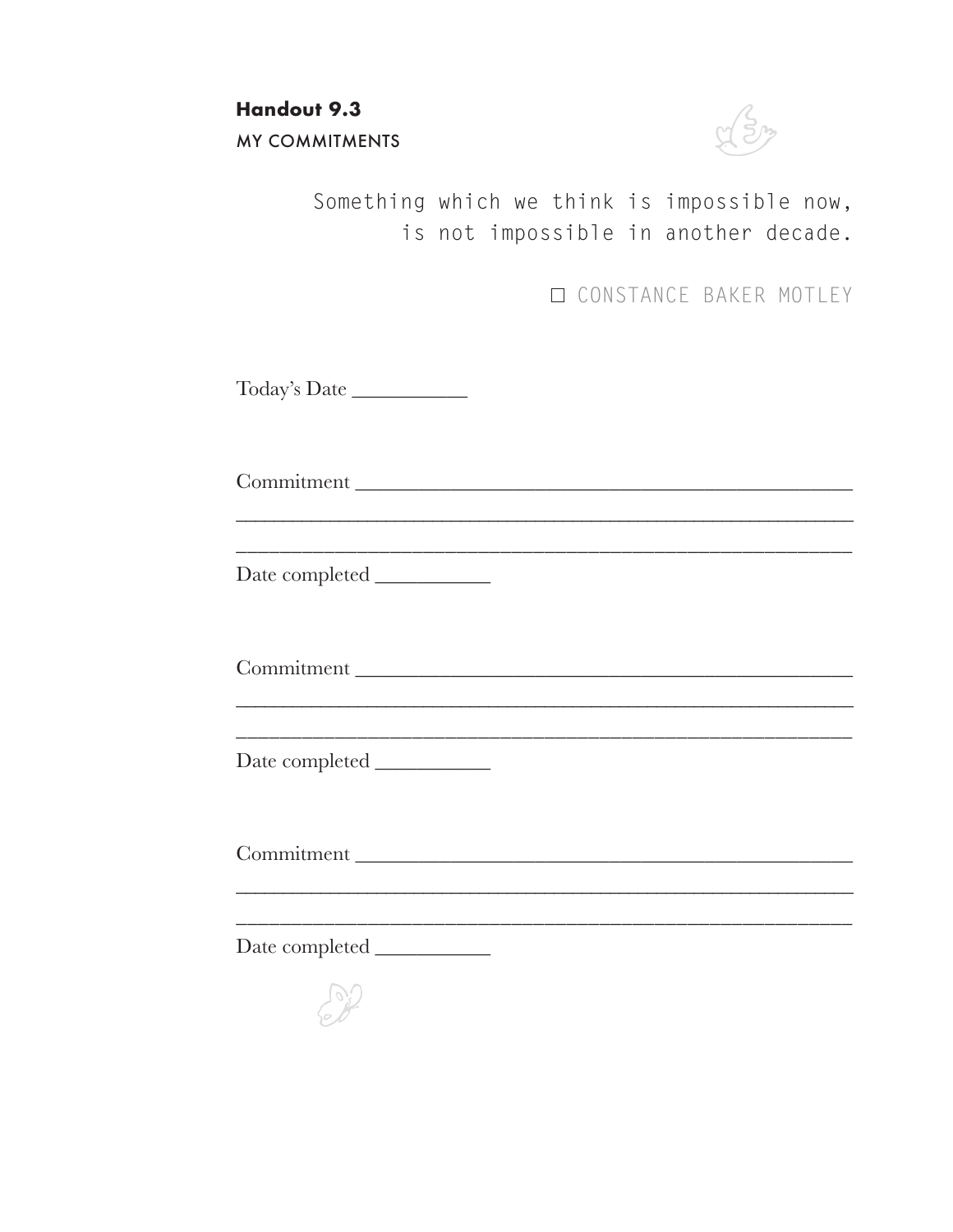# **Session Accelerator 10.1 MY COURAGEOUS CONVERSATION**

#### **INSTRUCTIONS**

Use the following Courageous Conversation Model to describe a conversation that you'd like to initiate. Choose a conversation that you're concerned about having, one in which there is some fear attached to the outcome or to how the other person might respond. This conversation could be about anything from a piece of information that you chose not to share and you keep wondering if you should have, to an issue you are having in a relationship. It might be a concern that you've had but haven't expressed about one of your family members or children. It could be something that, if directly discussed, might move a relationship from being stuck or strained and create an opening for change and new actions. This is the perfect opportunity to contemplate and begin to prepare for that conversation.

On a sheet of paper or in your personal journal, using the Courageous Conversation Model, briefly describe the conversation you'd like to initiate. It is not necessary to go into great detail or describe the past. For example: "I'd like to have a conversation with my husband to discuss our finances. I feel like I've been over-spending, and I've been afraid to bring up the issue and my behavior." Another conversation might be with a neighbor: "I feel like the only time she calls me is to ask for a favor. We used to talk on a regular basis and do things together. I wonder if she still wants to be friends, because it's been feeling one-sided for a long time."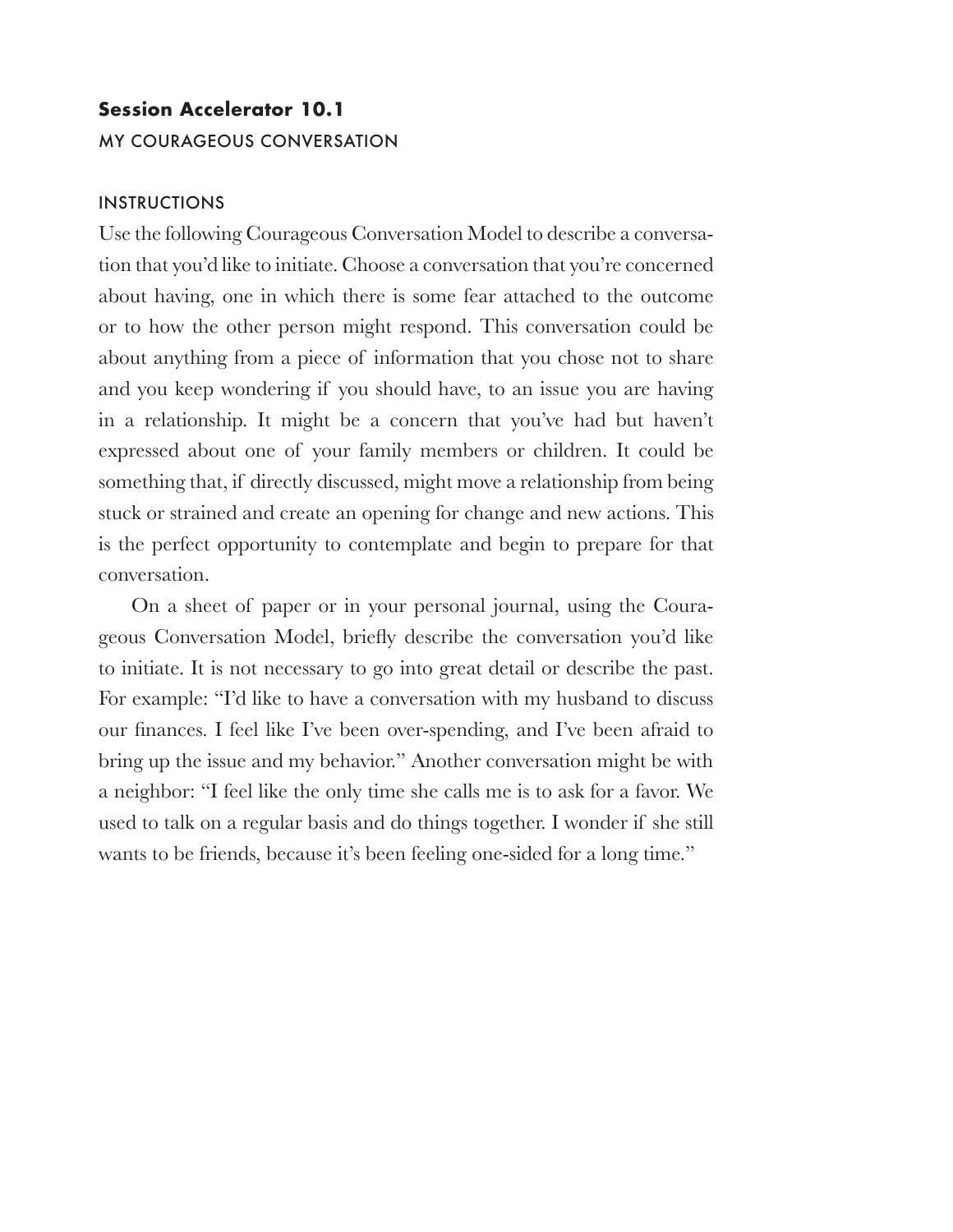

#### COURAGEOUS CONVERSATION MODEL

- Identify and state the issue. *(Isolate it from all the other issues, and choose one, and only one, issue for this conversation.)*
- What prevents me from initiating this conversation? *(List all the reasons and excuses that have prevented the conversation from taking place.)*
- What is the current impact on me? *(Time, energy expended, feelings, etc.)*
- $\Box$  What is the possible long-term impact on the relationship if this conversation doesn't take place?
- $\Box$  Predict what the other person might say.
- $\Box$  What would be the ideal outcome of this conversation?